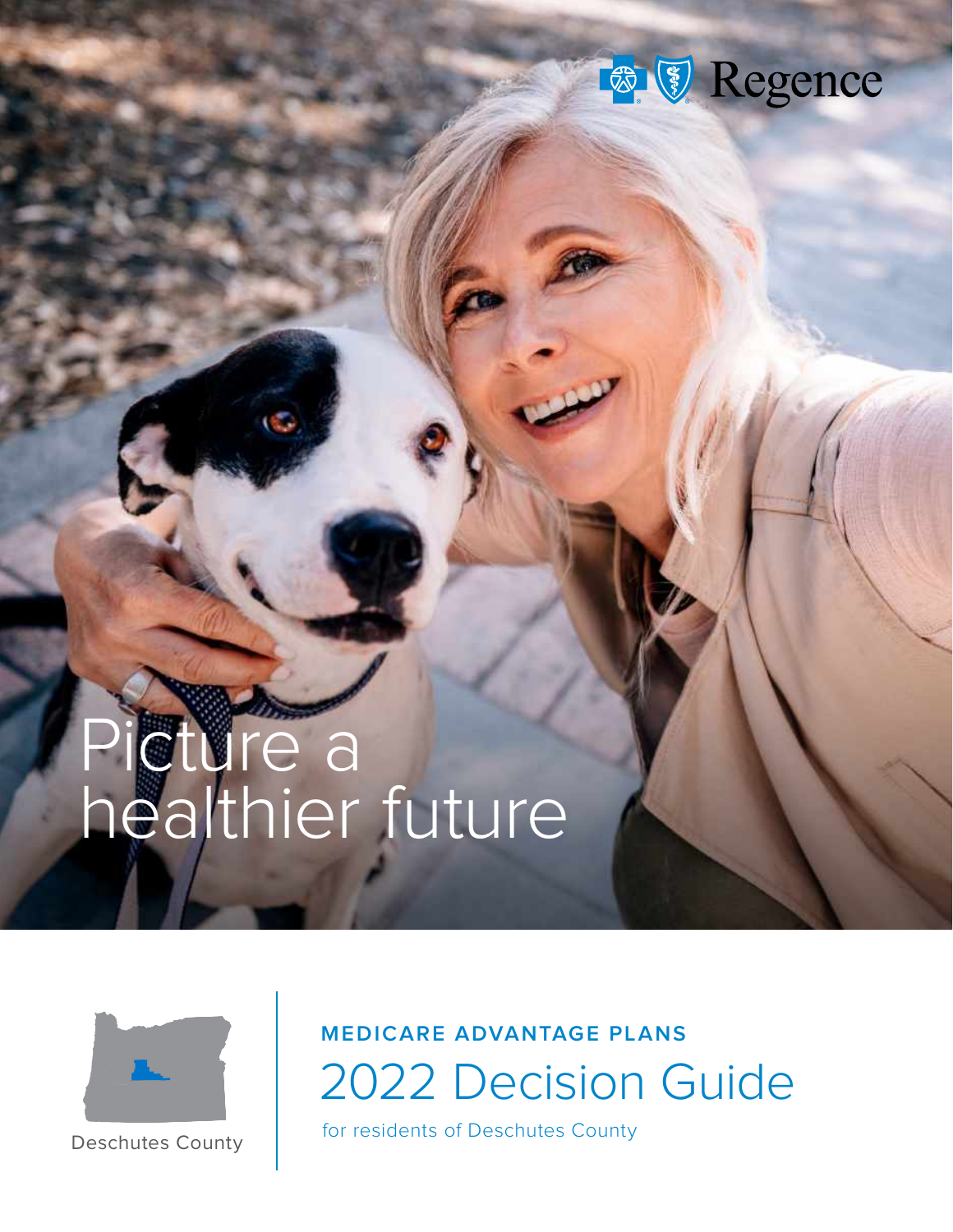## What you get with Regence

Easy-to-use coverage Medicare Advantage plans combine hospital, doctor and prescription coverage in one plan. They also offer extras like dental, vision, hearing, alternative care, unlimited emergency travel coverage and other perks you won't get with Original Medicare.

Local customer service We treat you with the same care and compassion we give our families. Our member-focused customer service is local and never outsourced.

We care about your whole-body health Stay healthy with no-cost preventive care and fitness options, home safety benefits, nutritional support and more.

We care about your financial health too Original Medicare doesn't cover everything and doesn't limit your share of expenses. Regence plans have low premiums and low annual out-of-pocket limits, so you don't face tens of thousands of dollars in medical bills.

We partner with trusted local hospitals, clinics and doctors who share our commitment to high-quality, cost-effective health care–so it's easy to get the care you need.

I am really pleased with Regence. I have had a lot of things go wrong with me in the last six months and I couldn't have asked for a better group to show me what I needed to know and tell me what I needed. I am I<br>
Rege<br>
of thi<br>
me ir<br>
and I<br>
for a

> ... Regence has got to be doing something right to be able to treat their subscribers like me the way they do. to be<br>ght<br>heir<br>the

## Our providers

Our local network includes:

Other providers are available in our network. Visit **[regence.com/medicare/providers](https://www.regence.com/medicare/providers?ecid=r_med_zz_br_po_zz_aep_gyg_zz_2021)** to search for your doctors or find one in our network.

-Carol C., Regence member

**Table of contents**

- 4 [Medical benefits](#page-2-0)
- 5 [Vision, hearing & dental](#page-2-0)
- [6 Prescription drug benefits](#page-3-0)

- 8 [Travel coverage](#page-4-0)
- 9 [Extras benefits & programs](#page-4-0)
- [10 Online resources](#page-5-0)
- [11 Pre-enrollment checklist](#page-5-0)
- [12 Enrollment](#page-6-0)

4,725 employee hours volunteered in 2020

> The Center Orthopedic & Neurosurgical Care High Lakes Health Care

St. Charles Health System Summit Health

697



in 2020





You worked hard to get here. This chapter should be one of freedom and possibility. Whether you want to spend more time with loved ones, learn a new language or explore the countryside, you deserve coverage designed for you. Support that's there when you need it, but never in your way. As a nonprofit, we provide affordable nationwide coverage and support with a personal touch–so you can create memories, not wait on hold.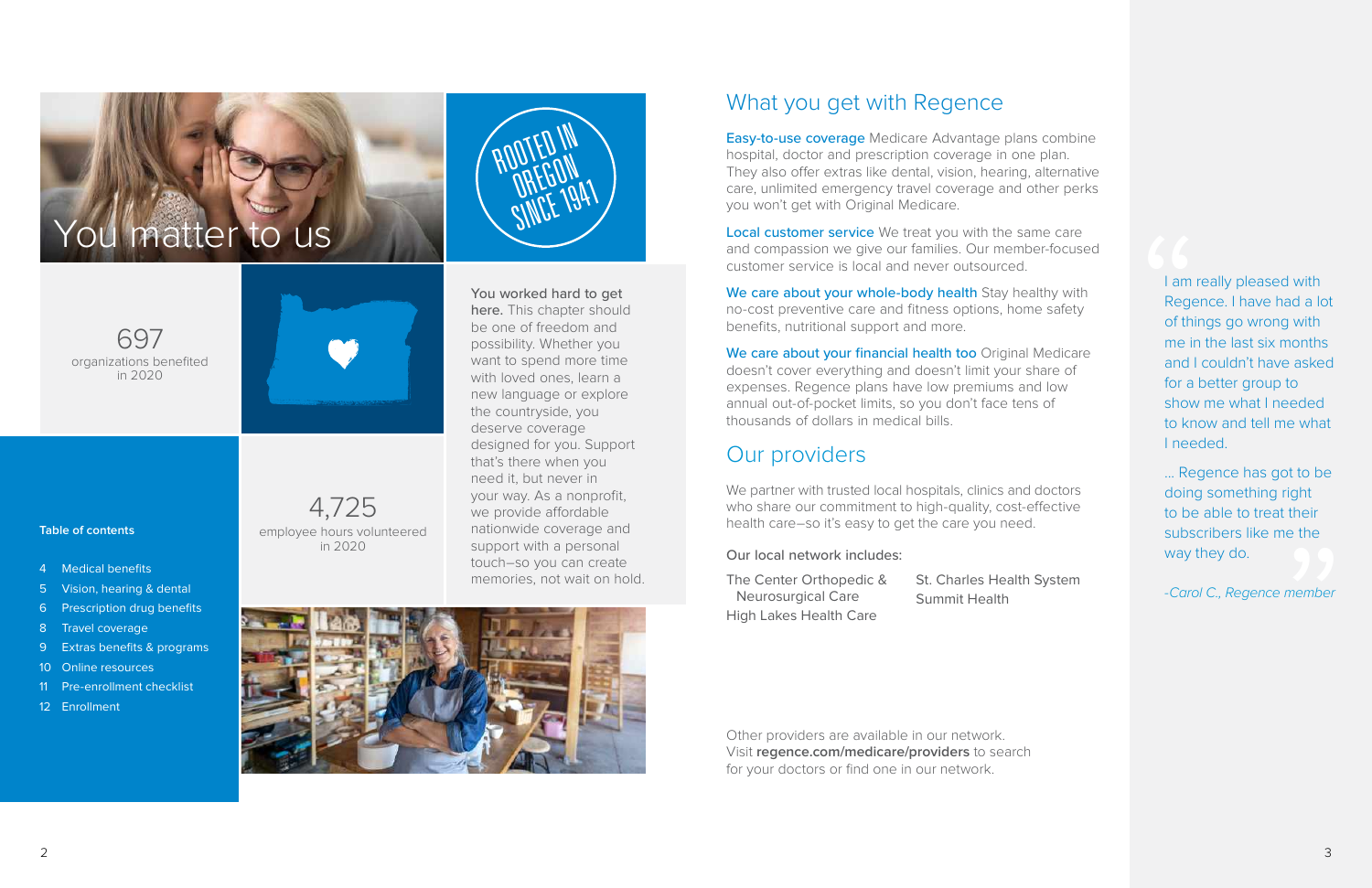All plans cover routine eye exams and eyeglass lenses at no cost and include a yearly allowance that you can use toward the purchase of eyeglass frames or contact lenses.

Need a routine hearing exam? They're also covered at no cost to you. And you can get up to two hearing aids, plus batteries and follow-up visits for fittings and adjustments.

All of our plans include dental coverage to help keep your teeth healthy—with no deductible or waiting periods. Preventive and diagnostic exams and X-rays, plus routine cleanings and topical fluoride, are all covered at no cost. Also, our large independent network of dentists makes it easy to find a dentist near you.

You can also add optional comprehensive dental coverage to your plan for restorative and major dental services such as fillings, crowns, dentures, partials, bridges, implants, restorations, endodontics, periodontics and oral surgery. Restorative dental services are covered with 50% coinsurance and a benefit maximum of \$1,000 per calendar year.







**1-** Includes meal delivery services, personal emergency response system, virtual companionship services and bathroom safety devices. Annual coverage limits and eligibility criteria may apply. See Summary of Benefits for details.

<span id="page-2-0"></span>

| <b>Medical benefits</b>                                                  | Regence<br><b>BlueAdvantage HMO</b>              | Regence<br><b>BlueAdvantage HMO Plus</b>         |  |
|--------------------------------------------------------------------------|--------------------------------------------------|--------------------------------------------------|--|
| Monthly premium                                                          | \$35                                             | \$89                                             |  |
| Medical deductible                                                       | \$0                                              | \$0                                              |  |
| Out-of-pocket maximum                                                    | \$5,500                                          | \$4,900                                          |  |
|                                                                          | In-network                                       | In-network                                       |  |
| Primary care visit                                                       | \$0                                              | \$0                                              |  |
| Virtual visit (telehealth)                                               | \$0                                              | \$0                                              |  |
| Specialist visit                                                         | \$40                                             | \$35                                             |  |
| Ambulatory surgery center                                                | $$40 - $300$                                     | $$35 - $275$                                     |  |
| Outpatient hospital                                                      | $$40 - $375$                                     | $$35 - $300$                                     |  |
| Inpatient hospital                                                       | Days 1-5: \$395 per day                          | Days 1-4: \$375 per day                          |  |
| Lab services                                                             | $$0 - $5$                                        | $$0 - $5$                                        |  |
| X-rays                                                                   | \$5                                              | \$5                                              |  |
| Diagnostic radiology<br>(MRI, CT, etc.)                                  | $$0 - $350$                                      | $$0 - 20\%$                                      |  |
| Physical therapy                                                         | \$40                                             | \$35                                             |  |
| Emergency care                                                           | \$90                                             | \$90                                             |  |
| Urgent care                                                              | \$40                                             | \$35                                             |  |
| Ambulance (air/ground)                                                   | \$225                                            | \$275                                            |  |
| Routine vision                                                           | \$0 exam/lenses;<br>up to \$100/year for eyewear | \$0 exam/lenses;<br>up to \$100/year for eyewear |  |
| Routine hearing                                                          | \$0 exam; \$699 or \$999 per<br>hearing aid      | \$0 exam; \$699 or \$999 per<br>hearing aid      |  |
| Dental - preventive and<br>diagnostic services                           | \$0; \$1,000/year max                            | \$0                                              |  |
| Dental - restorative<br>services                                         | Available for an additional \$24/mo.             | Available for an additional \$24/mo.             |  |
| Alternative care<br>(chiropractic, acupuncture,<br>massage, naturopathy) | \$20                                             | \$20                                             |  |
| Over-the-counter items                                                   | \$40 every 3 months                              | Not covered                                      |  |
| Silver&Fit <sup>®</sup> program                                          | \$0                                              | \$0                                              |  |
| Home safety and support <sup>1</sup>                                     | \$0                                              | \$0                                              |  |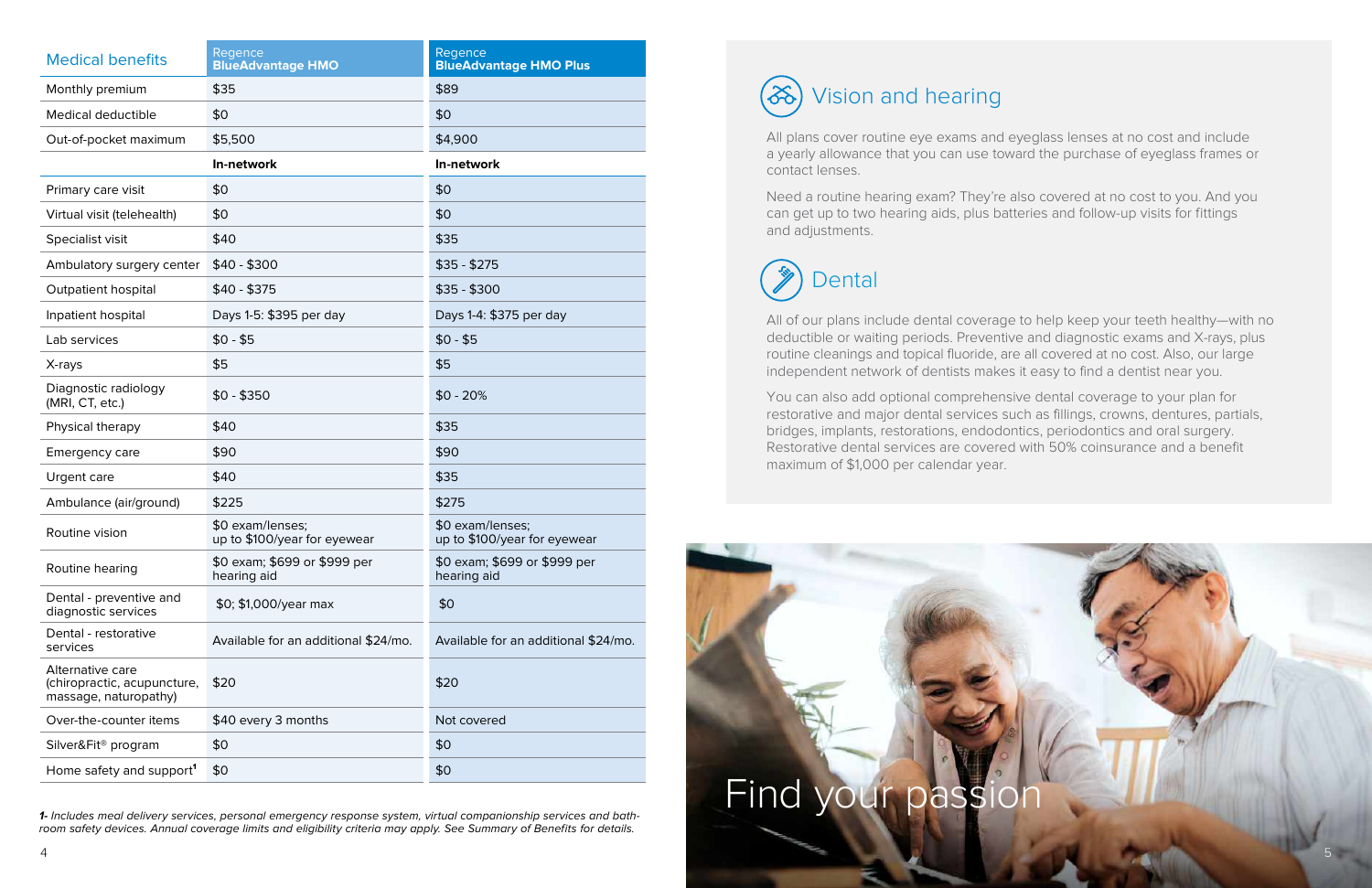## Stretch your medication budget

Use a preferred pharmacy You'll pay the least when you choose a preferred pharmacy. Our network includes popular chains such as Costco, Walgreens and Walmart.

Use generic drugs Using generics can save you money, or cost you nothing. Plus there's never a deductible with Tier 1 and 2 generic drugs.

New savings on insulin Covered insulins are a maximum of \$35 for a one-month fill at any retail or mail-order pharmacy, with no deductible.

Use home delivery Our mail-order pharmacies can deliver your medications to you, which can cost less than picking them up from the pharmacy.

Visit **[regence.com/medicare/pharmacy](https://www.regence.com/medicare/pharmacy?ecid=r_med_zz_br_po_zz_aep_gyg_zz_2021)** to find a pharmacy or look up your prescriptions in our formulary (list of covered drugs).

Select plans include easy-touse coverage for over-thecounter (OTC) products.

Your benefit amount comes preloaded on a payment card that you can use just like a credit card. Use it to purchase eligible OTC products from participating retail locations, such as Walmart, CVS, Walgreens and other retailers.

Continue to use your OTC payment card throughout the year. Your benefit is automatically reloaded onto your card every three months.



**2-** Plan includes Tier 1 coverage for prescribed folic acid, vitamin B12, vitamin D and erectile dysfunction drugs. **3-** You pay a maximum of \$35 for a one-month supply of covered insulin at any retail or mail-order pharmacy.

<span id="page-3-0"></span>

| <b>Part D prescription</b> | Regence                                                          | Regence                                                          |
|----------------------------|------------------------------------------------------------------|------------------------------------------------------------------|
| drug benefits              | <b>BlueAdvantage HMO<sup>2</sup></b>                             | <b>BlueAdvantage HMO Plus</b>                                    |
| Prescription deductible    | \$0 (Tiers 1, 2 and select insulins)<br>\$200 (Tiers 3, 4 and 5) | \$0 (Tiers 1, 2 and select insulins)<br>\$100 (Tiers 3, 4 and 5) |

#### **Initial coverage** (after deductible, what you pay until you and the plan pay **\$4,430** for covered drugs)

| <b>Tier 1: Preferred generic</b> | 1-month | 3-month | 1-month | 3-month |
|----------------------------------|---------|---------|---------|---------|
| Preferred retail                 | \$0     | \$0     | \$0     | \$0     |
| Mail order                       | \$0     | \$0     | \$0     | \$0     |
| Standard retail                  | \$10    | \$30    | \$10    | \$20    |

#### **Tier 2: Generic**

| Preferred retail | \$12 | \$36 | \$8  | \$16 |
|------------------|------|------|------|------|
| Mail order       | \$12 | \$0  | \$8  | \$16 |
| Standard retail  | \$20 | \$60 | \$20 | \$40 |



#### **Tier 3: Preferred brand**

| Select insulin drugs <sup>3</sup>  | \$35 | \$105 | \$35 | \$87.50  |
|------------------------------------|------|-------|------|----------|
| Preferred retail / mail order \$40 |      | \$120 | \$40 | \$100    |
| Standard retail                    | \$47 | \$141 | \$47 | \$117.50 |

#### **Tier 4: Non-preferred drug**

| Select insulin drugs <sup>3</sup> | \$35 | \$105 | \$35 | \$87.50 |
|-----------------------------------|------|-------|------|---------|
| Preferred retail / mail order     | 40%  | 40%   | 40%  | 40%     |
| Standard retail                   | 45%  | 45%   | 45%  | 45%     |

#### **Tier 5: Specialty**

| Preferred retail / mail order | 29% | N/A | 31% | N/A |
|-------------------------------|-----|-----|-----|-----|
| Standard retail               | 29% | N/A | 31% | N/A |

**Coverage gap** (what you pay after you and your plan pay **\$4,430** for covered drugs)

You pay 25% coinsurance for generic and brand-name drugs for any drug tier during the coverage gap (except select insulin drugs**³**)

#### **Catastrophic coverage** (what you pay after your total out-of-pocket costs reach **\$7,050**)

You pay the greater of 5% coinsurance, or \$3.95 copay for generic and \$9.85 copay for brand-name drugs (including select insulin drugs)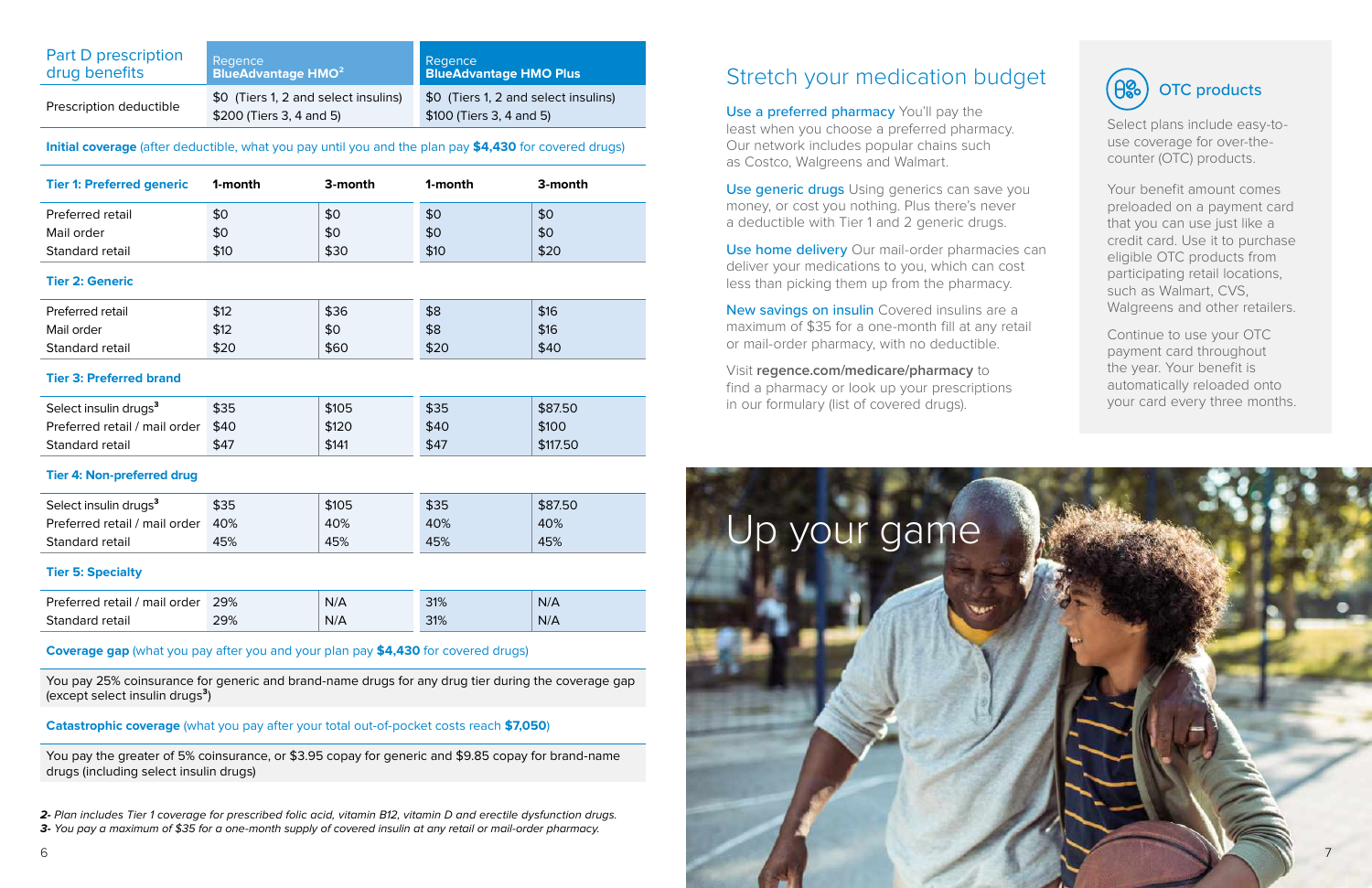## Extra benefits and programs

Your plan is loaded with extras no matter which plan you choose.

#### Alternative care

Whether you want to take a holistic approach to your health or complement more traditional medical treatments, your plan covers acupuncture, chiropractic, therapeutic massage and naturopathy services that Original Medicare doesn't cover.

Plus, we cover a wider range of conditions and services, giving you and your provider more choice and flexibility in your treatment options.

Virtual companionship services<sup>\*</sup> include phone conversations, virtual technology lessons, and grocery and prescription delivery to your door (up to four hours per month).

Regence has a robust network of independent, licensed alternative care practitioners. And you never need a referral, so it's easy to schedule an appointment with a provider near you.

Meal delivery services<sup>\*</sup> are available after an inpatient stay or for nutritional support for managing chronic conditions. Meals are delivered directly to your door anywhere in the country at no cost.

#### Home safety and support

Bathroom safety device purchases, such as shower benches or bathtub grab bars, are reimbursed up to \$100 annually (installation costs not included).

Personal emergency response system support includes a Lively Mobile Plus medical alert device and free monthly monitoring for 24-hour emergency services at the push of a button.

#### Fitness program

Silver&Fit gives you access to participating fitness centers, a home fitness kit, one-on-one weekly coaching, live online exercise classes and 8,000+ on-demand videos–all at no cost to you.



#### Regence Empower™

Turn to our online wellness program for personalized support and motivation to get–and stay–healthy.



#### **Telehealth**

Video and phone visits are covered for the same copay as in-person visits.



#### Nurse line

Nurses are available by phone 24/7 to answer questions, assess symptoms and recommend care.

\*Eligibility criteria apply. See Evidence of Coverage for more details.



All our Medicare Advantage plans cover urgent and emergency care, plus related ambulance services, when you travel domestically or abroad. There's no annual or lifetime coverage limits, and you can see any provider without paying more for care than you would at home.

## <span id="page-4-0"></span>Travel coverage that goes with you anywhere

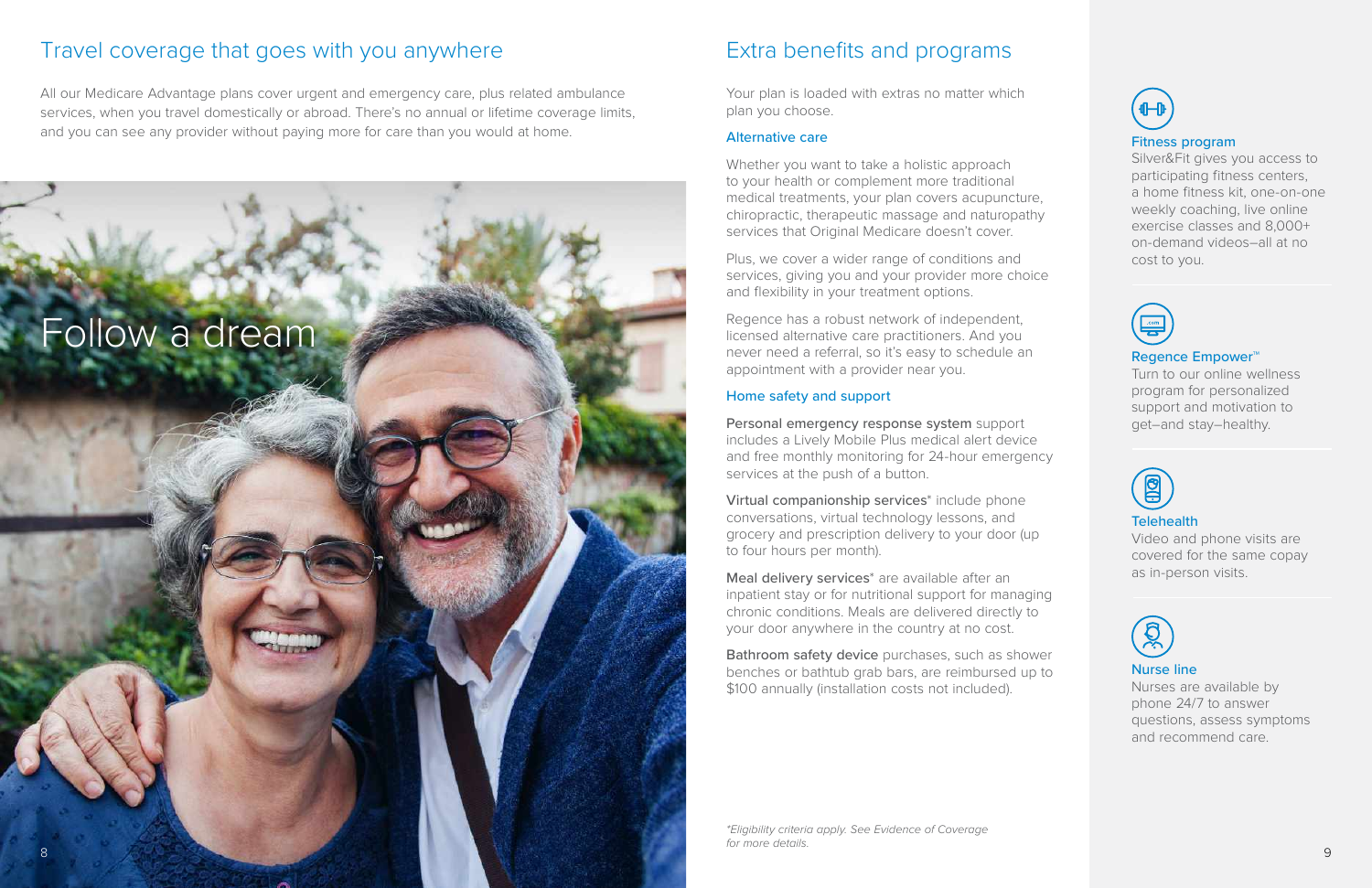#### **Learn about Medicare**

Visit **[regence.com/medicare/resources/](https://www.regence.com/medicare/resources/medicare-basics?ecid=r_med_zz_br_po_zz_aep_gyg_zz_2021) [medicare-basics](https://www.regence.com/medicare/resources/medicare-basics?ecid=r_med_zz_br_po_zz_aep_gyg_zz_2021)** to learn about Medicare, register for webinars and events, see enrollment dates, watch informational videos and find other helpful resources.

#### **Get answers to your questions**

Visit **[regence.com/medicare/resources/faq](https://www.regence.com/medicare/resources/faq?ecid=r_med_zz_br_po_zz_aep_gyg_zz_2021)** for answers to commonly asked questions about Medicare.

**How to choose a Medicare plan** Visit **[regence.com/medicare/how-to-pick](https://www.regence.com/medicare/how-to-pick-plans?ecid=r_med_zz_br_po_zz_aep_gyg_zz_2021)[plans](https://www.regence.com/medicare/how-to-pick-plans?ecid=r_med_zz_br_po_zz_aep_gyg_zz_2021)** to learn what to consider before choosing a Medicare plan.

#### **See if you qualify for Extra Help**

You may be eligible for help from Medicare to pay for your prescription drugs, premiums, deductibles, copays and coinsurance. To find out if you qualify:

- Visit **[ssa.gov/benefits/medicare/](http://ssa.gov/benefits/medicare/prescriptionhelp)  [prescriptionhelp](http://ssa.gov/benefits/medicare/prescriptionhelp)**
- Or call Social Security at **1-800-772-1213** between 7 a.m. and 7 p.m., Monday through Friday (TTY users call 1-800-325-0778); or your State Medicaid Office.

## Online resources

## Can't find what you need? Help is a phone call away.

Our Medicare plan advisors are ready to answer questions, help you find a doctor or look up your medications. Just call **1-844-REGENCE** (734-3623) (TTY: 711).

# <span id="page-5-0"></span>Live in the moment

## Preventive care

Your plan includes a no-cost annual physical exam and all your Medicare-covered preventive services and immunizations, so it's easy to maintain your good health. Covered preventive care includes (but is not limited to):

- $\Box$  Review the full list of benefits found in the Evidence of Coverage (EOC), especially for those services for which you routinely see a doctor. Visit **[regence.com/medicare](https://www.regence.com/medicare?ecid=r_med_zz_br_po_zz_aep_gyg_zz_2021)** or call **1-855-522-8896** to view a copy of the EOC.
- $\Box$  Review the provider directory (or ask your doctor) to make sure the doctors you see now are in the network. If they are not listed, it means you will likely have to select a new doctor.
- $\Box$  Review the pharmacy directory to make sure the pharmacy you use for any prescription medicine is in the network. If the pharmacy is not listed, you will likely have to select a new pharmacy for your prescriptions.

Alcohol misuse screenings and counseling Annual wellness visit Bone density screening Breast cancer screening (mammogram) Cardiovascular disease screenings Cervical and vaginal cancer screening Colorectal cancer screenings Depression screening Diabetes screening Diabetes self-management training Glaucoma tests



Hepatitis B virus (HBV) infection screening Hepatitis C screening test HIV screening Immunizations (flu, pneumonia and hepatitis B) Lung cancer screenings Medicare Diabetes Prevention Program (MDPP) Nutrition therapy services Obesity screenings and counseling Prostate cancer screenings Sexually transmitted infections screening Tobacco use cessation counseling

Before making an enrollment decision, it is important that you fully understand our benefits and rules. If you have any questions, you can call and speak to a customer service representative at **1-855-522-8896**.

### **Understanding the Benefits**

### **Understanding Important Rules**  $\Box$  In addition to your monthly plan premium, you must continue to pay your Medicare Part B premium. This premium is normally taken out of your Social Security check each month. Benefits, premiums and/or copayments/coinsurance may change on January 1, 2023.  $\Box$  For HMO plans, remember that except in emergency or urgent situations, we do not cover services by out-of-network providers (doctors who are not listed in the provider directory).

## Pre-enrollment checklist